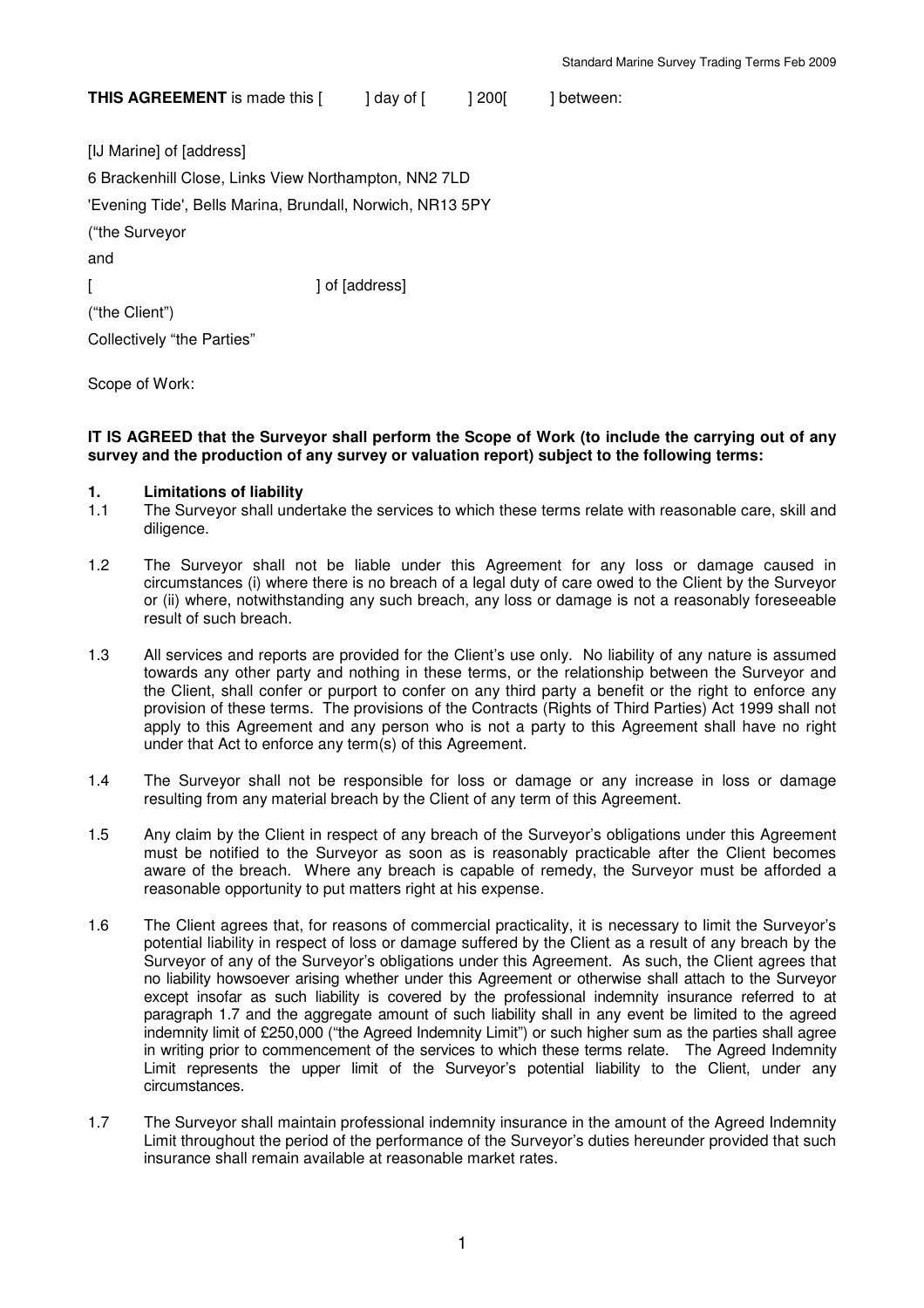- 1.8 The Surveyor's liability shall not extend to particulars, data and other information given to the Surveyor by others or obtained from outside sources, publications and the like reasonably relied upon by the Surveyor, including Class records, registry details or other such information and no assurances can be given regarding the accuracy of the same.
- 1.9 Unless otherwise stated in writing, all services and reports are provided on the basis that they carry no guarantee regarding ownership or title, freedom from mortgages or charges, debts, liens or other encumbrances, or vessel stability, performance or design.
- 1.10 The Client shall be responsible for any losses, expenses or other costs reasonably incurred by the Surveyor that are caused by a breach of the Client's obligations to the Surveyor hereunder.
- 1.11 The Surveyor shall not be liable in respect of any breach of his obligations hereunder resulting from unforeseeable causes beyond the Surveyor's reasonable control

### **BUSINESS OR COMMERCIAL OPERATIONS**

- 1.12 Notwithstanding any other provision of this Agreement, where the Client is acting in the course of a business or commercial operation:
	- 1.12.1 the Surveyor's liability shall expire twelve months after the Survey Report is delivered to the Client and The Surveyor shall thereafter have no further liability whether in contract, tort or otherwise; and
	- 1.12.2 the Surveyor shall have no liability whether in contract, tort or otherwise for:
		- 1.12.2.1 any consequential or economic loss or for loss of profit or turnover or loss of use suffered by the Client howsoever arising, whether under this Agreement or otherwise, and without prejudice to the generality of the foregoing the Surveyor shall not be liable for any consequences of late performance of any survey and/or late delivery of any survey report;
		- 1.12.2.2 any breach of his obligations hereunder of which written notification shall not have been given within 14 days of the date on which the Client ought reasonably to have become aware of the existence of such breach;
		- 1.12.2.3 any loss, injury or damage sustained as a result of (i) any defect in any material or workmanship, or (ii) the act, omission or insolvency of any person other than the Surveyor; the Surveyor shall have no liability to indemnify the Client in respect of any claim made against the Client for any such loss, injury or damage;
- 1.13 Notwithstanding any other provision of this Agreement:
	- 1.13.1 unless otherwise stated in writing, no guarantee is given against faulty design, latent defects or of suitability of any vessel or other item for any particular purpose or of compliance with any particular local, national or international requirement or code, and opinions are given without the benefit of running of machinery or opening up or other dismantling whether of interior linings, machinery or other items or systems;
	- 1.13.2 the Surveyor shall have no liability whether in contract, tort or otherwise in respect of the consequences of late, incomplete, inadequate, inaccurate or ambiguous instructions or the non-disclosure by the Client of relevant information.

## **2. Surveys**

- 2.1 The Client's instructions, and the scope of the Surveyor's services hereunder, are as defined in the Scope of Work. Any subsequent changes or additions to the Scope of Work must be agreed in writing by the Parties.
- 2.2 The Client undertakes to:
	- 2.2.1 ensure that full instructions are given to the Surveyor and are provided in sufficient time to enable the required services to be performed effectively and efficiently. The Client agrees to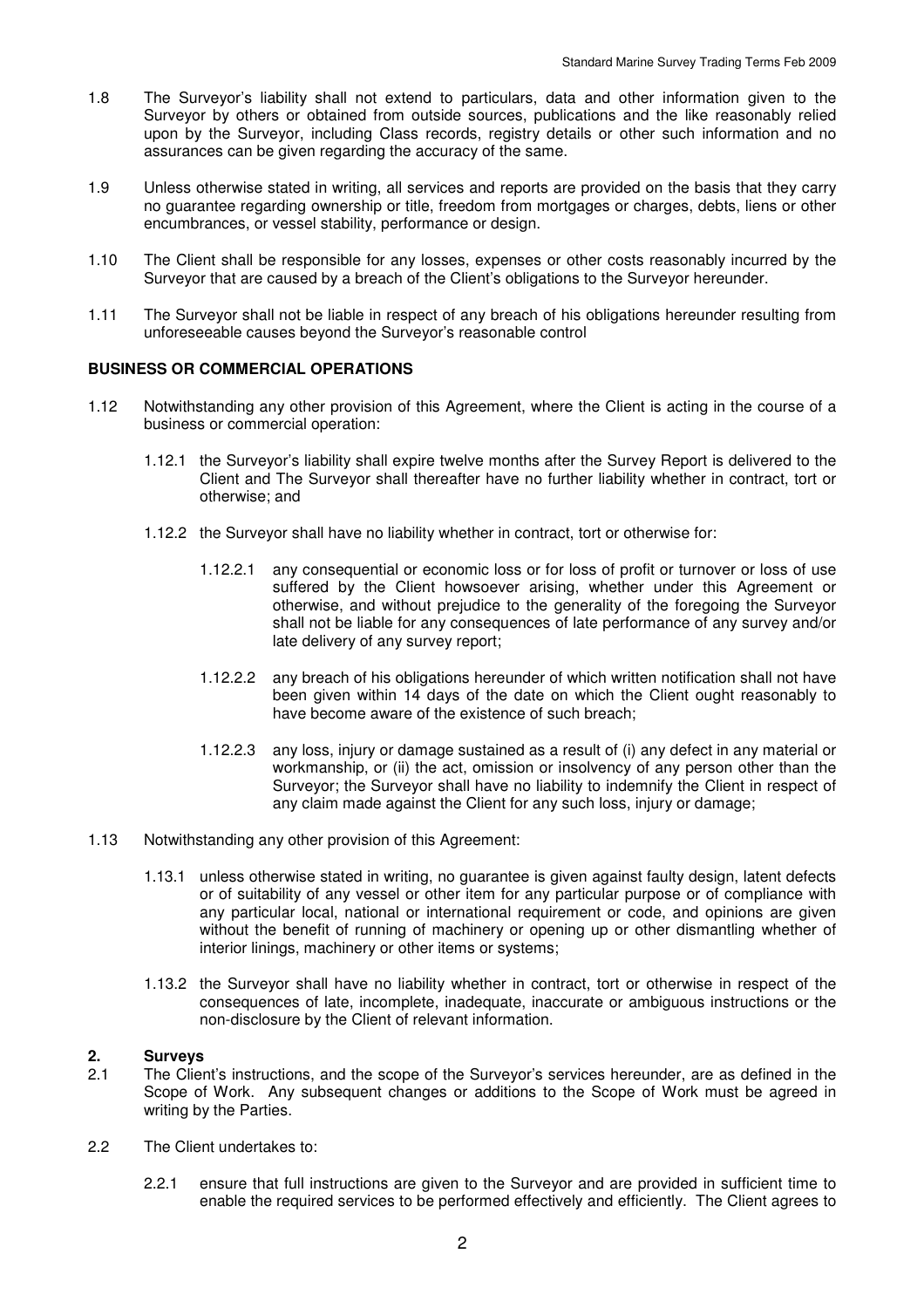disclose to the Surveyor all relevant information of which they have knowledge, or to which they have access, in relation to the vessel to be surveyed;

- 2.2.2 in consultation with the Surveyor, procure all necessary access to premises and vessels (including lift-out, trials and facility for inspection ashore and afloat as appropriate) for no less than such a time as shall in each particular circumstance be reasonable to enable all appropriate inspections and tests to be undertaken or performed; and
- 2.2.3 ensure that all appropriate safety measures are taken to provide safe and secure working conditions provided always that in the event of any breach of the requirements of Clauses 2.2.1 to 2.2.3 causing any failure on the Surveyor's part to undertake the Scope of Work the Client shall be responsible for all consequential costs incurred by the Surveyor and in respect of any element of the Scope of Work undertaken.
- 2.3 Pursuant to the Scope of Work, the Surveyor will inspect the vessel as thoroughly as is practicable and endeavour to comment on the more important items where, in the Surveyor's reasonable opinion, major costs consequences are considered likely to arise. It follows that the Surveyor cannot comment on every minor matter but the Surveyor will try to point out where small factors may become more serious.
- 2.4 The Surveyor's intention is to report on the condition of the hull(s), superstructure and fixtures (if any) of the vessel so far as can reasonably be ascertained from a visual inspection of the vessel at its location at the time of survey. The Client accepts that the Surveyor's survey report(s) cannot cover hidden, unexposed or inaccessible areas of the vessel, neither can the Surveyor undertake to investigate areas that the Surveyor believes to be inaccessible at the time of inspection. Where the Surveyor is unable to gain access to areas commonly accessible, the Surveyor will endeavour to point this out.
- 2.5 In every case, the Surveyor recommends a full survey of a vessel, to include inspection of the vessel while lifted out and while in the water. Where the Surveyor accepts instructions to survey a vessel solely on the basis of an inspection of the vessel out of the water, the Surveyor makes no representation and gives no warranty as to the watertight integrity or buoyancy of the vessel.

#### **3. Valuations**

3.1 All valuation work undertaken shall be in accordance with the Scope of Work and, unless otherwise stated in writing, such work relates solely to the date and place referred to. Valuations are based on opinions only and are not representations of fact, nor do they carry with them any guarantee of the particulars or information on which opinions are based. Valuations assume a willing buyer and willing seller and market conditions applicable at the time of valuation or such other date as is expressly referred to.

# **4. Fees**

- The fee agreed between the Surveyor and the Client for the services to be provided by the Surveyor under this Agreement ("the Survey Fee") shall not include the costs of travel, subsistence and accommodation which will be charged in addition and in accordance with this Clause 4.
- 4.2 The Survey Fee and all expenses shall become due and payable on such terms and in such amounts as shall be agreed from time to time. VAT or other EU equivalent shall be payable, if applicable, in addition to all fees and expenses. Invoices will be submitted in respect of all fees and expenses when due and the amount of each invoice shall be settled within 28 days of the date of the invoice. Thereafter, interest shall be payable on all sums owing and unpaid at a rate of 3% over Barclays Bank plc (London) base rate.

#### **5. Law and disputes**

- 5.1 Any contract or series of contracts made subject to these terms shall be subject to and governed by English law and:
	- 5.1.1 in the case of a Client acting in the course of a business or commercial operation any dispute arising shall be submitted to the exclusive jurisdiction of the Courts of England and Wales;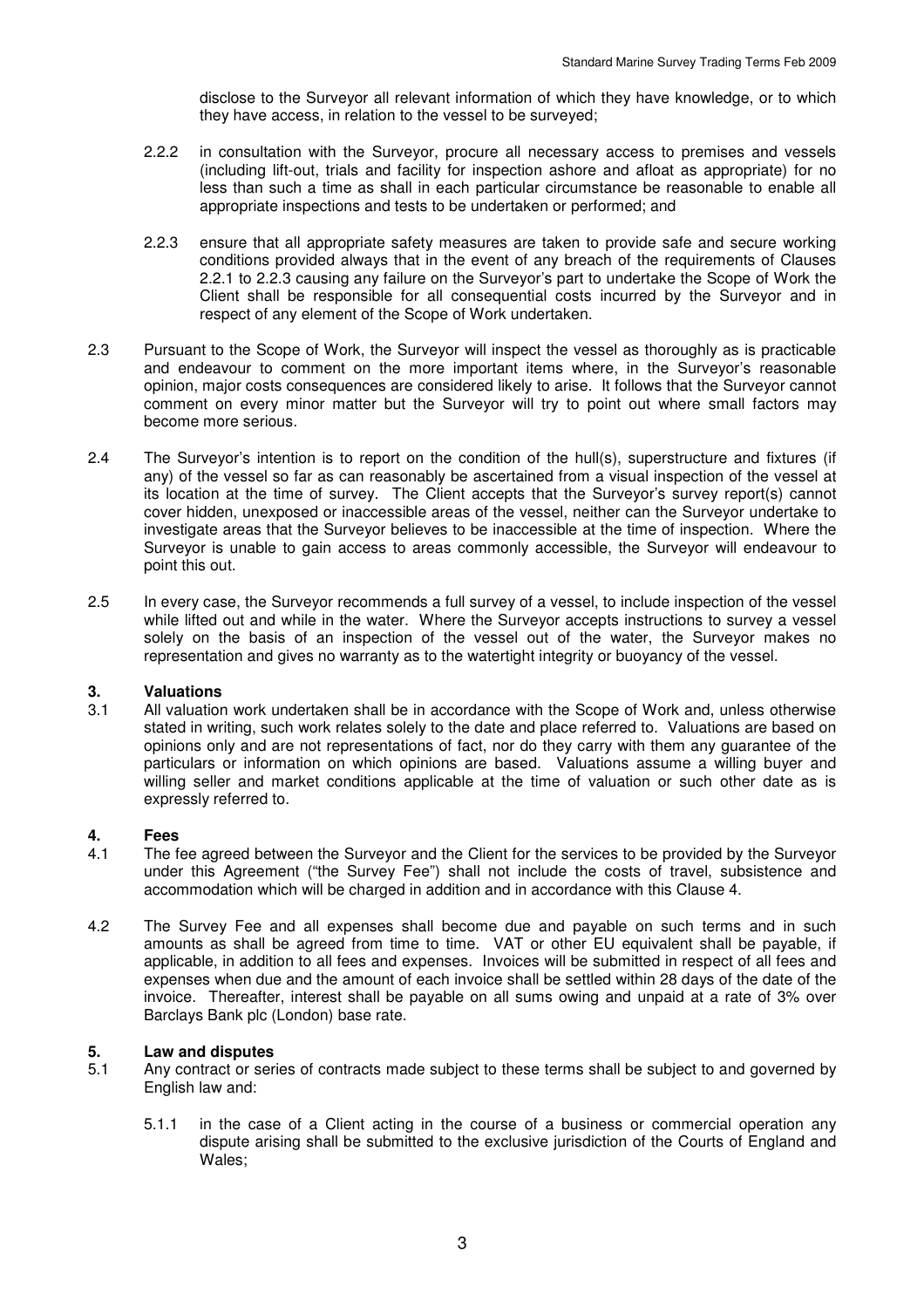5.1.2 In the case of a Client who is a consumer or who is not contracting in the course of business any dispute shall be submitted to the non-exclusive jurisdiction of the Courts of England and Wales.